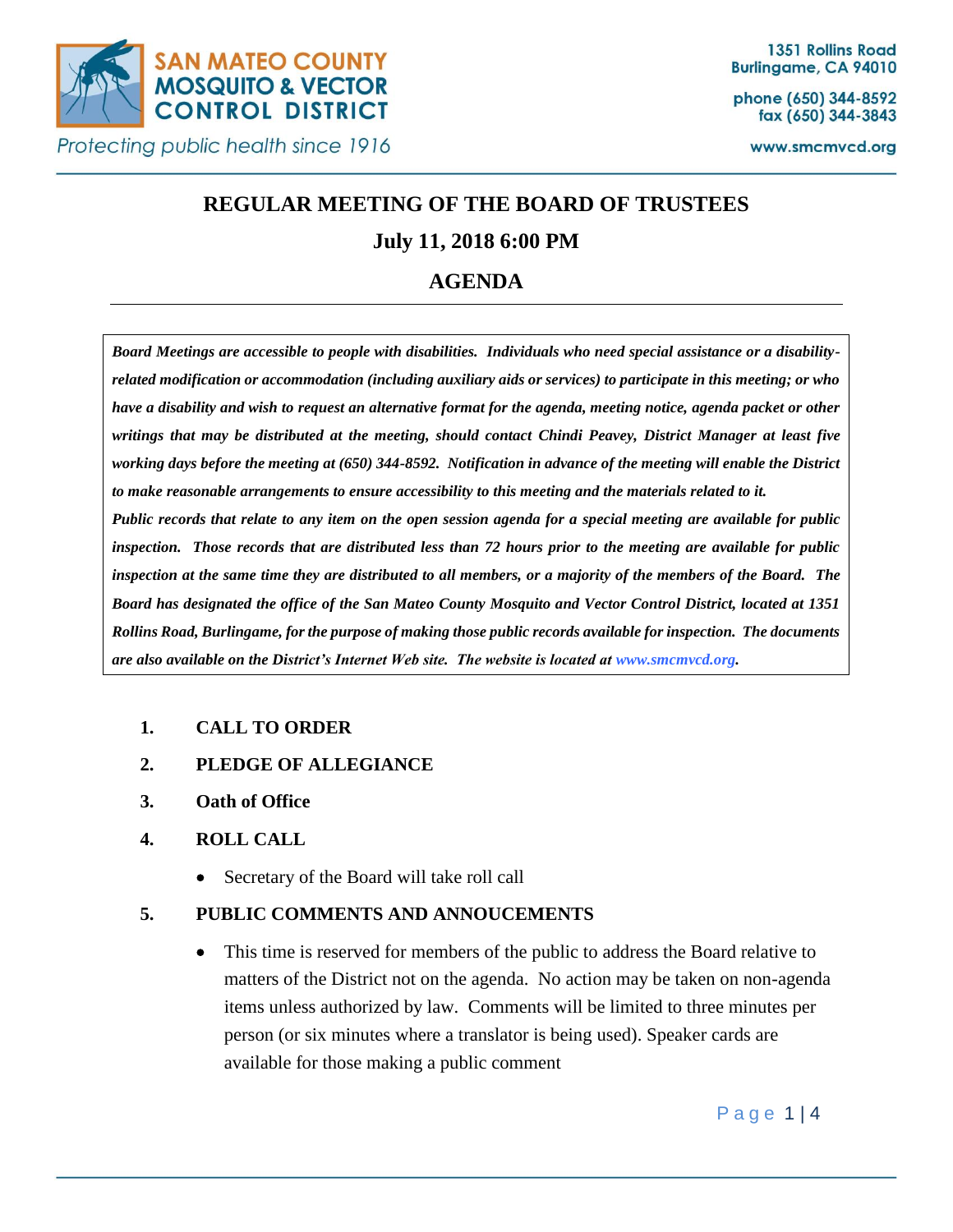## **6. CONSENT CALENDAR**

 All items on the Consent Calendar will be considered by one (or more) action(s) of the Board, unless any Trustee would like to discuss any item listed, in which case, it may be pulled from the Consent Calendar.

## A. Approval of Minutes

- 1. Minutes for the Regular Board Meeting, June 13, 2018
- B. Approval of Agreements and Contracts:
	- 1. Service Agreement with Life Technologies Corporation for three years of service on specified laboratory equipment
	- 2. Image Management Contract with Pacific Office Automation for purchase and maintenance of office photocopiers
	- 3. Second Amendment to the Agreement for Consultant Services with Cardno to conduct Additional Work on the Programmatic EIR
- C. Approval of Disposal of Listed Items on the Fixed Asset Retirement Request Form
- **ACTION**: Motion to approve Consent Calendar

## **REGULAR AGENDA**

- **7. BOARD COMMITTEE REPORTS.** The Chair of each of the following committees will present a brief report on the committee's actions since the last report and present any recommendations to the Board.
	- A. **Environmental and Public Outreach Committee**
	- B. **Strategic Planning Committee**
	- C. **Policy Committee –** Consider updating Employee Manual Policies, consistent with Policy Committee recommendations:
	- **ACTION**: Motion to adopt **Employee Manual Policy 6000E Retired Employee Benefits** as amended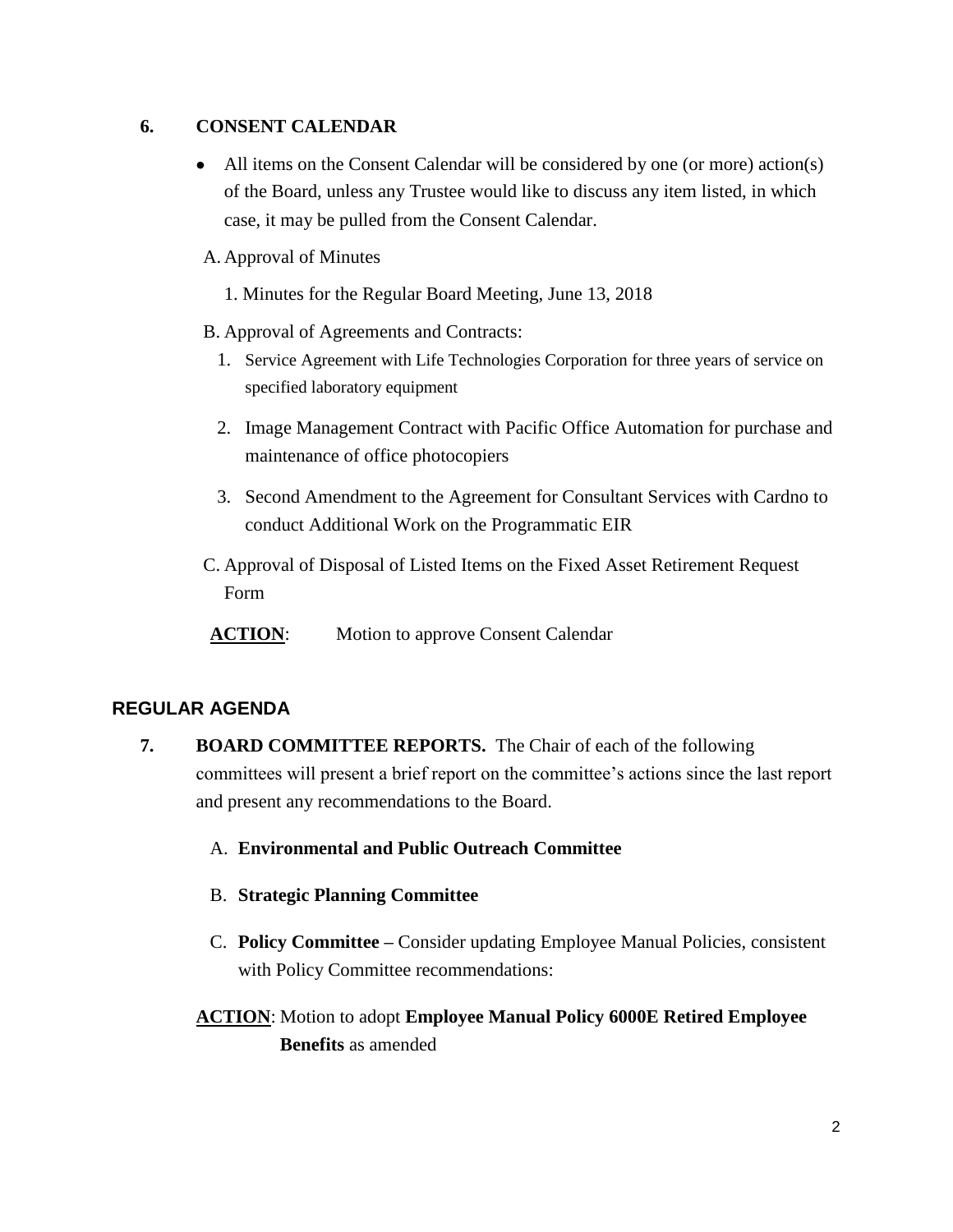## **ACTION**: Motion to adopt **Employee Manual Policy 6010E Retired Employee Health Benefits** as amended

- **ACTION**: Motion to adopt **Employee Manual Policy 6020E Retired Employee Prescription Drug Benefits** as amended
	- D. **Legislative Committee**
	- E. **Finance Committee**

#### **8. FINANCIAL REPORT**

Review Financial Report for May 2018.

Finance Director, Richard Arrow

ACTION: Motion to approve Financial Report for May 2018

## **9. STAFF REPORTS**

- A. Assistant Manager, Brian Weber will provide an update on Field Operations Programs (including Seasonal marsh treatments, airboat, *Aedes aegypti*, etc.)
- B. Laboratory Director, Angie Nakano will provide an update on District Laboratory Programs (including surveillance efforts for West Nile Virus, *Aedes aegypti*, Ticks, Hantavirus, etc.)
- C. Public Health Education and Outreach Officer, Megan Sebay will provide an update on the District Public Outreach Programs
- **10.** Approve a temporary employment agreement for interim finance director services

**ACTION:** Motion to approve having the District Manager sign a temporary employment agreement for interim finance director services

- **11.** Update to the MOU with SamCERA for the District Supplemental Contribution Account to allow recognition over 5 years instead of 15. – Information only
- **12. Select Trustees to attend California Special Districts Association** in Indian Wells September 24-27. • Board President Joe Galligan will appoint Board members to attend the Annual Conference of the California Special Districts Association